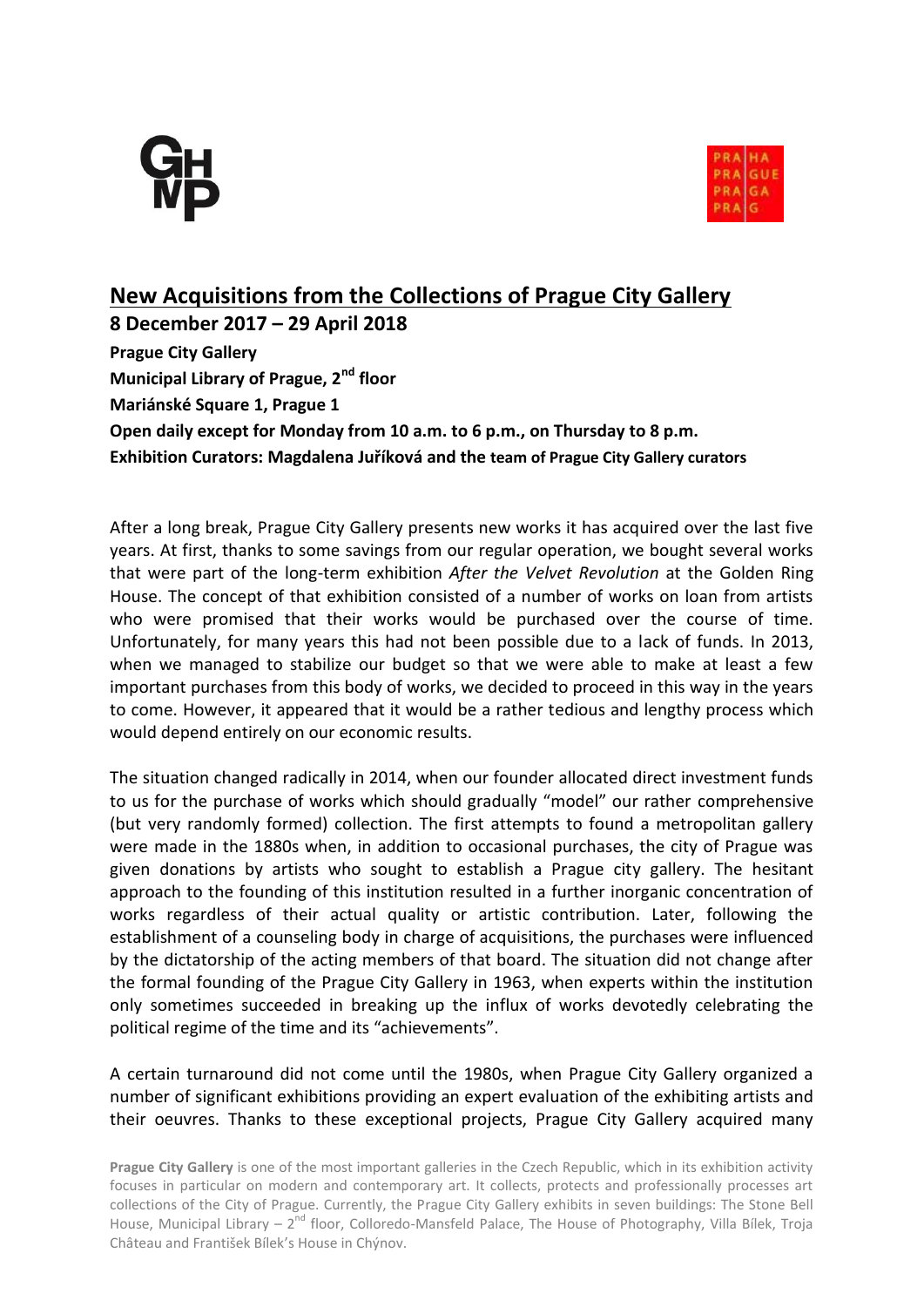works from artists' estates and studios which formed the basis for our further efforts. It has to be borne in mind that state, regional or municipal galleries could not take part in the emerging art market during the 1990s and the beginning of the  $21<sup>st</sup>$  century because they did not have any funds for purchases, and so they totally missed the wave of restitutions that brought an incredible number of excellent works to the market, especially from the interwar period, which went mostly to private collections. Institutions such as Prague City Gallery own very few examples of this important period, so they have had to resign themselves to an effort to bridge these gaps in their collections and set new goals in their acquisition programs. In our case, it has been logical to focus primarily on the second half of the 20<sup>th</sup> century and the early 21<sup>st</sup> century. Although the availability of the 1960s works is running out, there is still a chance to represent this key period in a dignified manner, thanks to the generosity of the members of that generation.

Our exhibition program attends largely to Neo-Constructivism, Geometry and Minimalism and the diverse trends that continue to develop these schools. This is the main source of today's acquisitions which, together with Conceptual and Post-Conceptual works, represent the other pillars of our collection that may be presented in the future as a permanent exhibition. Another significant source of new works are the exhibitions within the *Start Up* series, which for many years has been mapping beginning artists on the Czech scene. However, we are not entirely dependent on our own financing because the artists themselves are very supportive and often donate some of their exhibited works to us. Corporate support is on the rise, too, and this deserves great attention and respect because in our country such benefactors represent rare specimens of corporate social responsibility.

One of our most recent donors was Jan Koblasa (5 October 1932 – 3 October 2017), to whom I would like to dedicate this exhibition.

Magdalena Juříková Prague City Gallery Director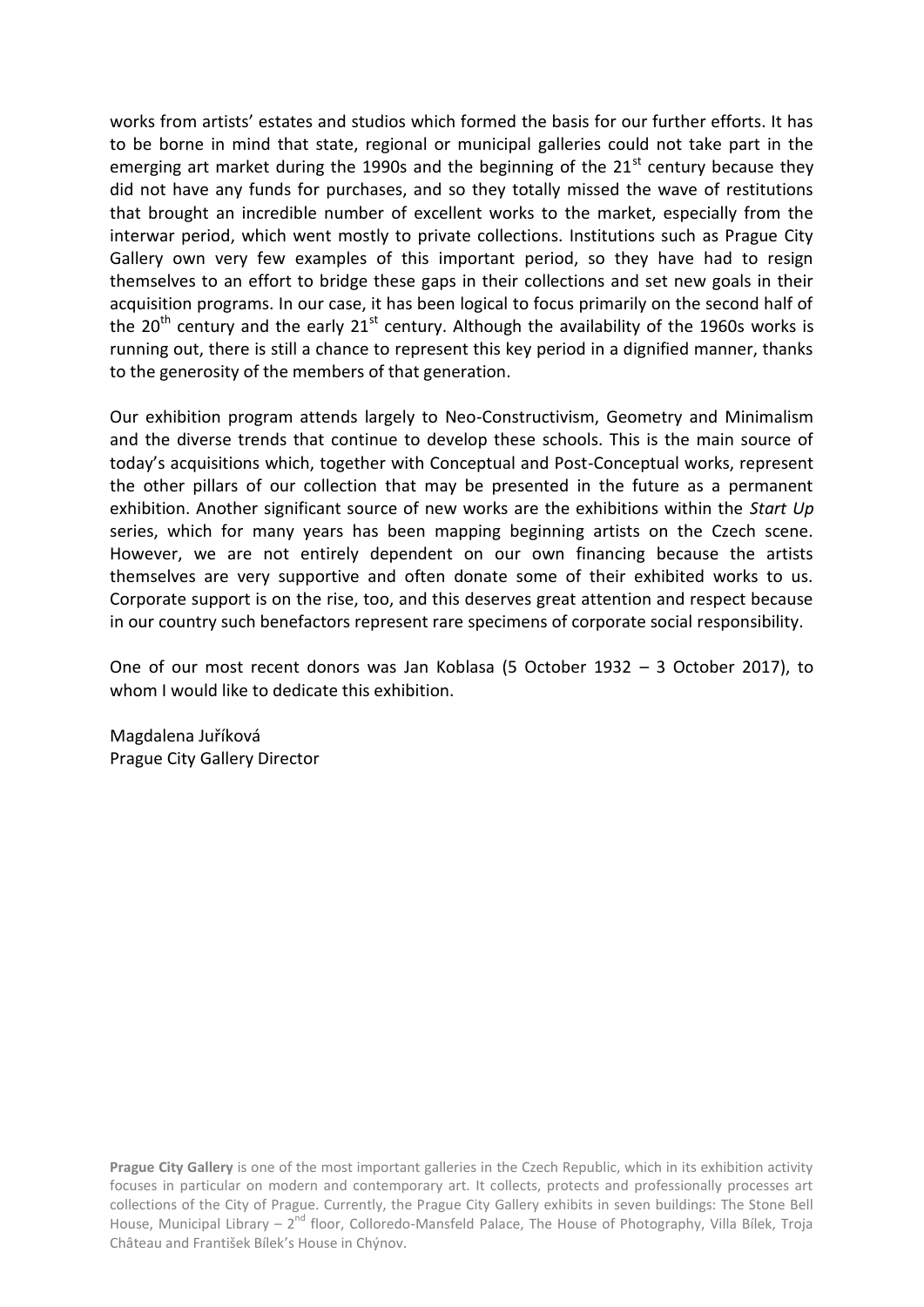**Exhibition Curators:** Magdalena Juříková and the team of Prague City Gallery curators **Graphic Design:** Marek Jodas **Graphic Design of the Online Catalogue:** Tomáš Nečas **Architectural Design:** Pavel Kolíbal **Copy Editing and English Translation:** Vladimíra Šefranka Žáková **Head of Installation and Production:** Diana Brabcová **Head of Public Relations and Marketing:** Michaela Vrchotová **Head of Educational Programs:** Lucie Haškovcová

**The exhibition is held under the auspices of Adriana Krnáčová, Mayor of Prague, and Jan Wolf, Prague City councilor for culture, heritage preservation, exhibition organization and tourism**

FREE OF CHARGE ONLINE CATALOGUE: nova-dila.ghmp.cz

**Media Partners:**

ArtMap, Český rozhlas, Art+Antiques, Prague Events Calendar, protisedi.cz, Art for Good, Flash Art, XANTYPA, Radio 1, EXPRESFM

**Venue:** Municipal Library of Prague, 2<sup>nd</sup> floor **Term:** 8 December 2017 – 29 April 2018 **Opening Hours:** Tuesday – Sunday: 10 a.m. – 6 p.m.; Thursday: 10 a.m. – 8 p.m. **Entrance Fee:** CZK 120 full (adults) / CZK 60 reduced (students) / CZK 30 (senior citizens) **Contact Person for Journalists:** Michaela Vrchotová, 725 818 721, [vrchotova@ghmp.cz](mailto:vrchotova@ghmp.cz) **More Information:** [www.ghmp.cz,](http://www.ghmp.cz/) [www.facebook.com/GHMP.cz](http://www.facebook.com/GHMP.cz)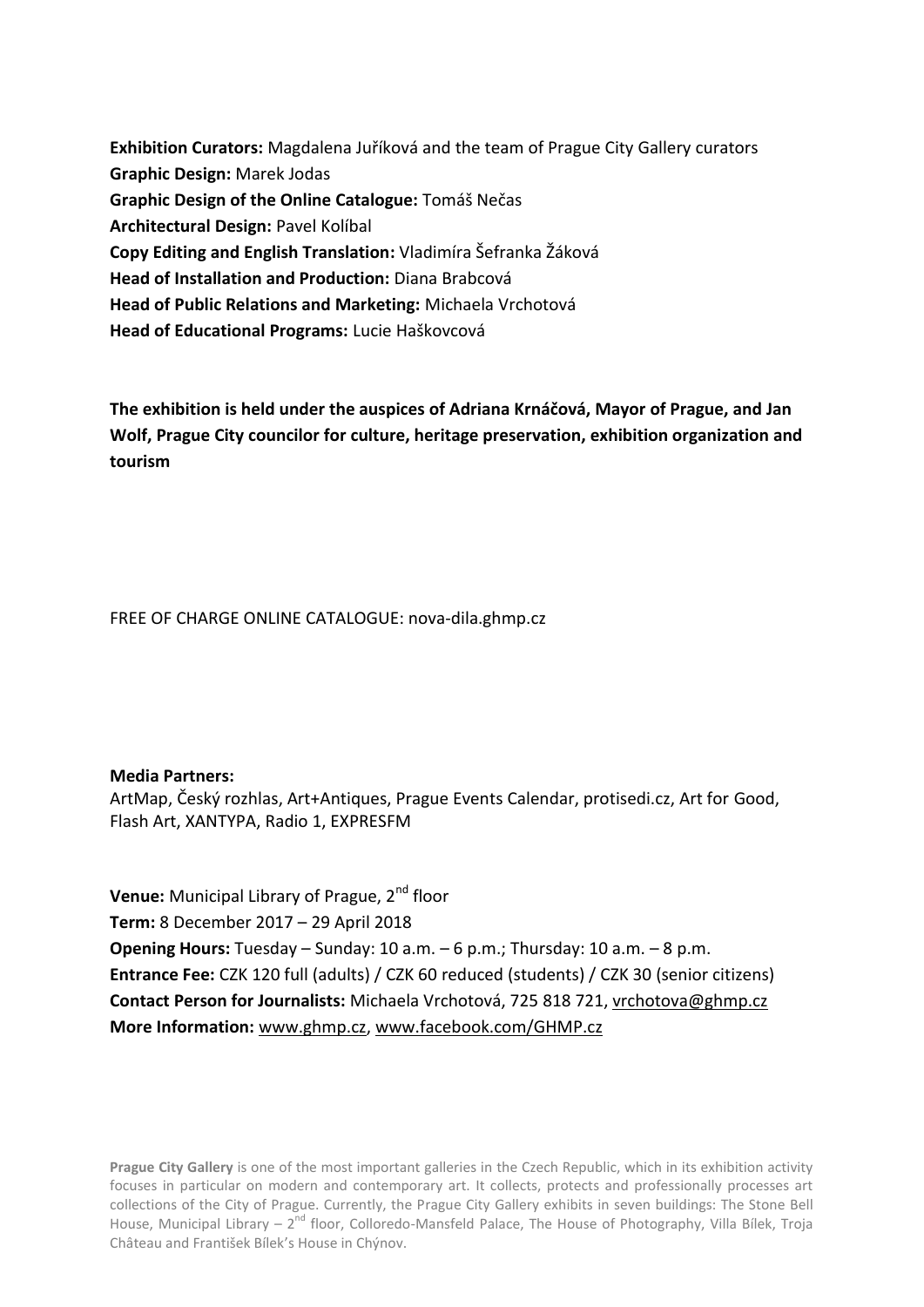## **ACCOMPANYING PROGRAMS**

## **Saturday art workshops**

Sat 27 January 2018, 1 p.m. – 6:00 p.m. **Visual Language in Space**, Municipal Library, 2nd floor

Sat 3 March 2018, 1 p.m. – 6:00 p.m. **Structures of Memory**, Municipal Library, 2<sup>nd</sup> floor Sat 7 April 2018, 1 p.m. – 6:00 p.m. **A Synthesis of Worlds**, Education Center, Colloredo-Mansfeld Palace

In view of the fact that the exhibition features many artists with their individual styles and approaches, we will try out various techniques and methods from various fields – from classical drawing, painting and photography through new media to spatial, conceptual and intermedia art. We will deal with topics such as memory, identity, society, communication and mythology of a place and landscape. Individual works from the collections of Prague City Gallery, offering a wide range of expressive forms such as paintings, objects, installations and video collages, will provide inspiration for further artistic reflection. We will deal with the phenomenon of space. The works by Ivan Kafka and Hugo Demartini will become an example of a sensitive artistic intervention at a chosen location. Memory fragments recorded through computer collages, sets of photographs and video installations will prompt the participants to explore their own memories and experiences and express themselves by means of collages, combined with the means of expression of line, color and lettering. The works by Jakub Nepraš and Adam Vačkář will open up a creative field where technical manifestations of civilization will merge with organic elements of nature. The combination of products of nature and artificial materials will result in small-scale objects and onedimensional works. The sets of artistic etudes will relate to the works by Květa Pacovská, Zdeněk Sýkora, Milan Grygar and other artists presented by this exhibition project.

## **Sunday art workshops for adults and senior citizens**

Fri 19 January 2018, 3 p.m. – 6:00 p.m. **Abstraction and Composition I**, Education Center, Colloredo-Mansfeld Palace Sun 21 January 2018, 3 p.m. – 6:00 p.m. **Abstraction and Composition II**, Education Center, Colloredo-Mansfeld Palace Fri 16 February 2018, 3 p.m. – 6:00 p.m. **Experimental Diptych I**, Education Center, Colloredo-Mansfeld Palace Sun 18 January 2018, 3 p.m. – 6:00 p.m. **Experimental Diptych II**, Education Center, Colloredo-Mansfeld Palace

Interactive workshops will focus on creative work reflecting a wide range of artist's approaches and art techniques which gave rise to the exhibited works. During the work, we will explore the overall effect of the composition and compare the possibilities of abstraction and specific expressions. Significant aspects of our work will consist of color, form and line. We will also deal with diptych as a work functioning in two equally important parts